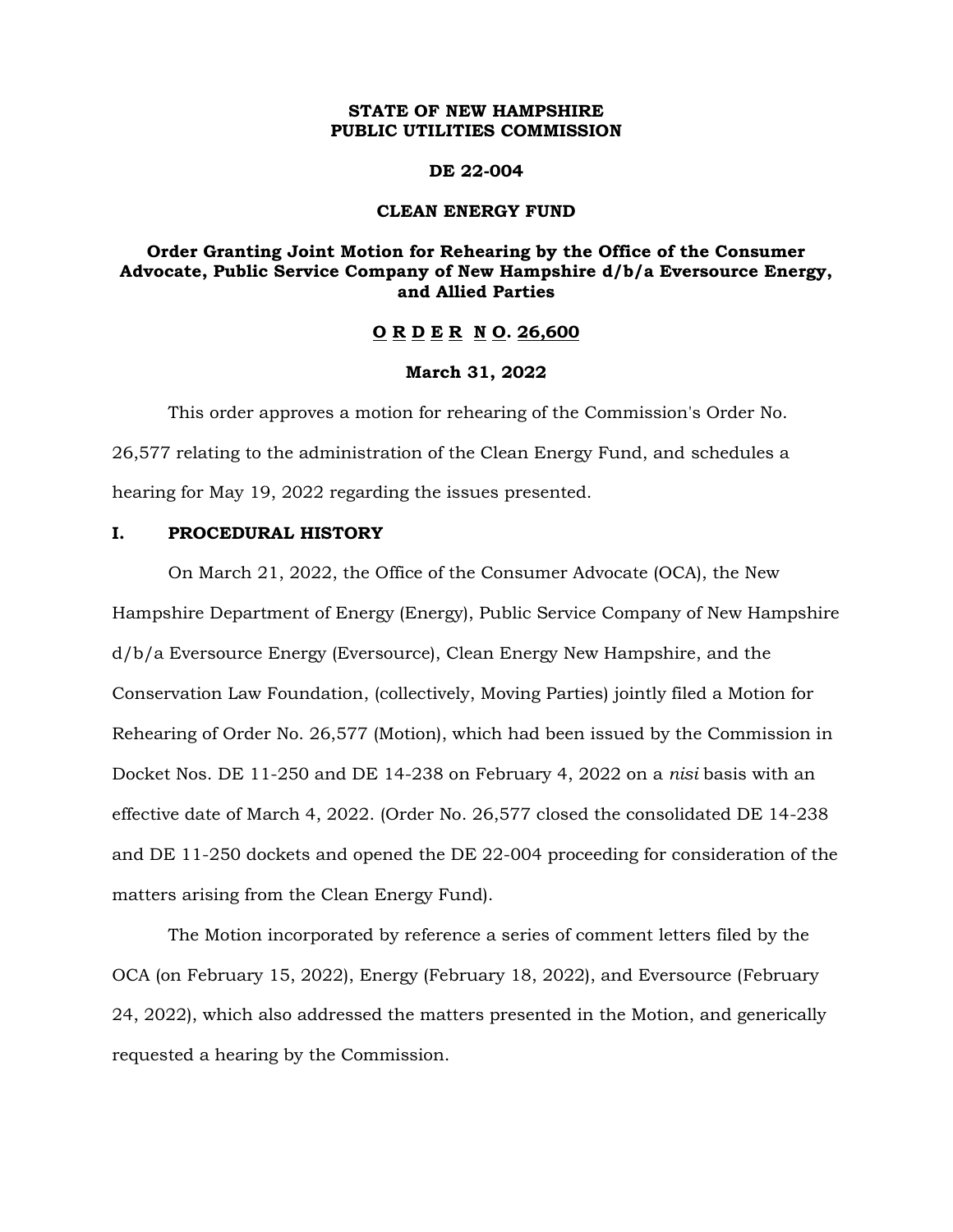The Motion and associated docket filings are posted on the Commission's website at<https://www.puc.nh.gov/Regulatory/Docketbk/2022/22-004.html>

#### **II. POSITIONS OF THE MOVING PARTIES**

In their Motion, the Moving Parties outlined an argument regarding what they view to be the proper role for the Commission with respect to the oversight of the Clean Energy Fund established by the "2015 Public Service Company of New Hampshire Restructuring and Rate Stabilization Agreement" (2015 Settlement) considered by the Commission in Docket Nos. DE 14-238 and DE 11-250. Subpart V. of the 2015 Settlement established a \$5 million Clean Energy Fund, to be funded by Eversource shareholders, and "such amount not to be recovered from customers." Furthermore, the 2015 Settlement, Subpart V. stipulated that "[d]etails regarding the Clean Energy Fund will be established via a collaborative process overseen by Commission Staff and the Office of Energy and Planning." This arrangement for the Clean Energy Fund, and the 2015 Settlement as a whole, were approved by the Commission in Order No. 25,920 (July 1, 2016).

According to the Moving Parties, "[e]vents have overtaken this language [of the 2015 Settlement] to a significant degree." Motion at 4. "The Office of Energy and Planning became the Office of Strategic Initiatives, which was consolidated by the General Court into the newly created Department of Energy effective on July 1, 2021. The Department also absorbed the personnel and functions of what had previously been known as the 'Staff' of the Commission." *Id*. (internal citations omitted).

In light of these changes, the Moving Parties contend that "[t]he plain language of the [2015 Settlement, Subpart V.] is to the effect that the parties to the [2015 Settlement] expected the Office of Energy and Planning and the Staff of the Commission to superintend an informal process that would apply to both allocating the [Clean Energy] Fund to one or more initiatives and then overseeing the actual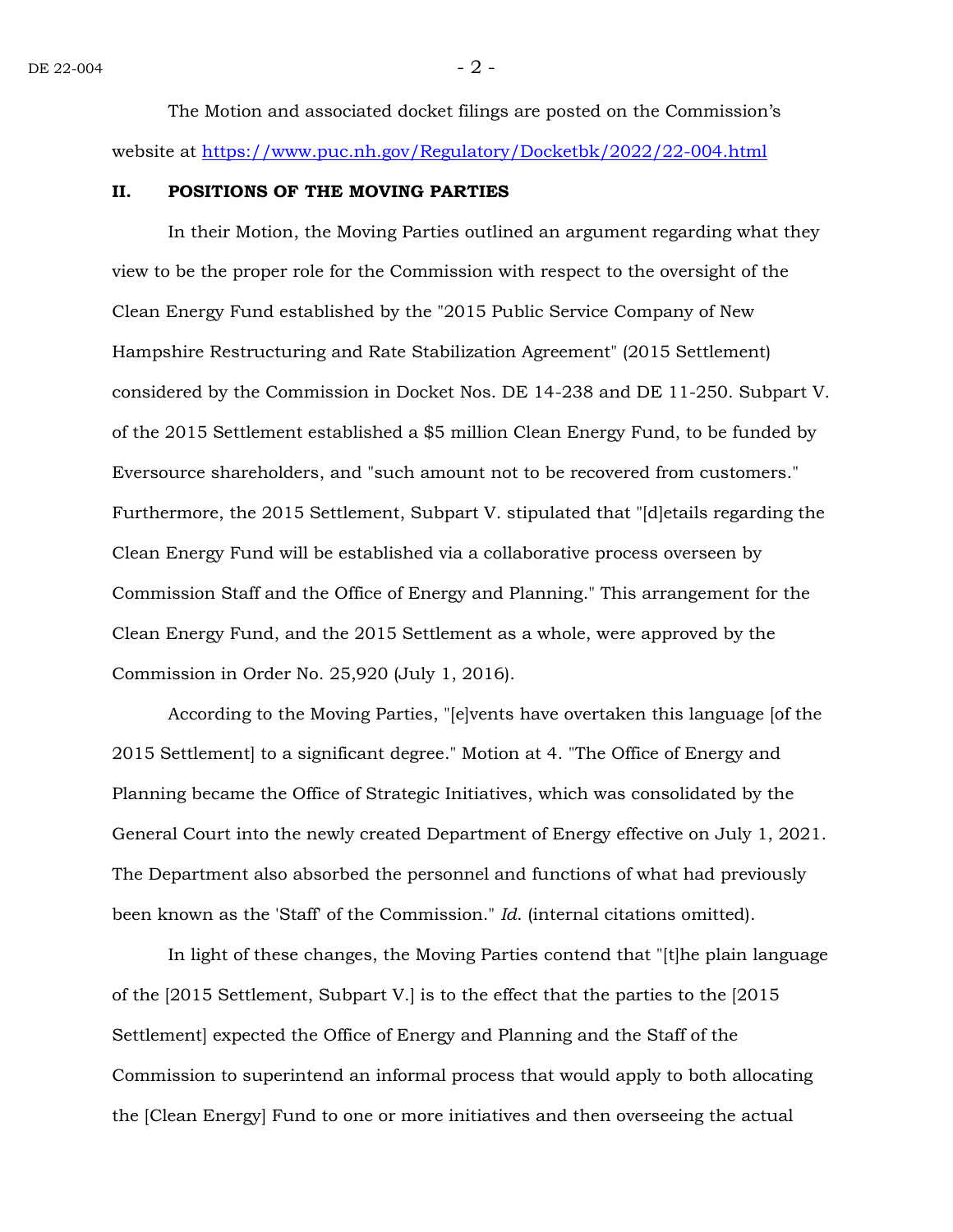deployment of the money. The settling parties neither expected nor intended that the [Clean Energy] Fund would be spent or overseen through the sort of formal, quasijudicial administrative proceedings contemplated by Order No. 26,577; had they deemed that level or formality and prudence scrutiny to be necessary, they would have so stated in their [2015 Settlement] agreement." Motion at 4-5.

The Moving Parties further argue that, as "there are no ratepayer funds at issue here," the Clean Energy Fund being funded by Eversource shareholders, "…there is no occasion in this proceeding for the Commission to exercise its 'arbiter' function with all of the regulatory rigor that responsibility implies." Motion at 6. "Rather, this is a situation in which the Commission can and should defer to the carefully developed and unanimous views of the relevant stakeholders, including [Energy], about the deployment and management of the Clean Energy Fund." Motion at 6-7. Furthermore, the Moving Parties request that "the Commission should grant rehearing of Order No. 26,577 and issue an order stating that the proposed allocation of the Clean Energy Fund is approved and that further oversight of the [Clean Energy] Fund is the responsibility of [Energy]." Motion at 7.

#### **III. COMMISSION ANALYSIS**

Pursuant to RSA 541:3, the Commission may grant rehearing or reconsideration when a party states good reason for such relief. Good reason may be shown by identifying new evidence that could not have been presented in the underlying proceeding, *O'Loughlin v. N.H. Personnel Comm'n*, 117 N.H. 999, 1004 (1977), or by identifying specific matters that were "overlooked or mistakenly conceived" by the Commission, *Dumais v. State*, 118 N.H. 309, 311 (1978). A successful motion for rehearing does not merely reassert prior arguments and request a different outcome. *Abenaki Water Company, Inc.*, Order No. 26,312 at 8-9 (November 27, 2019).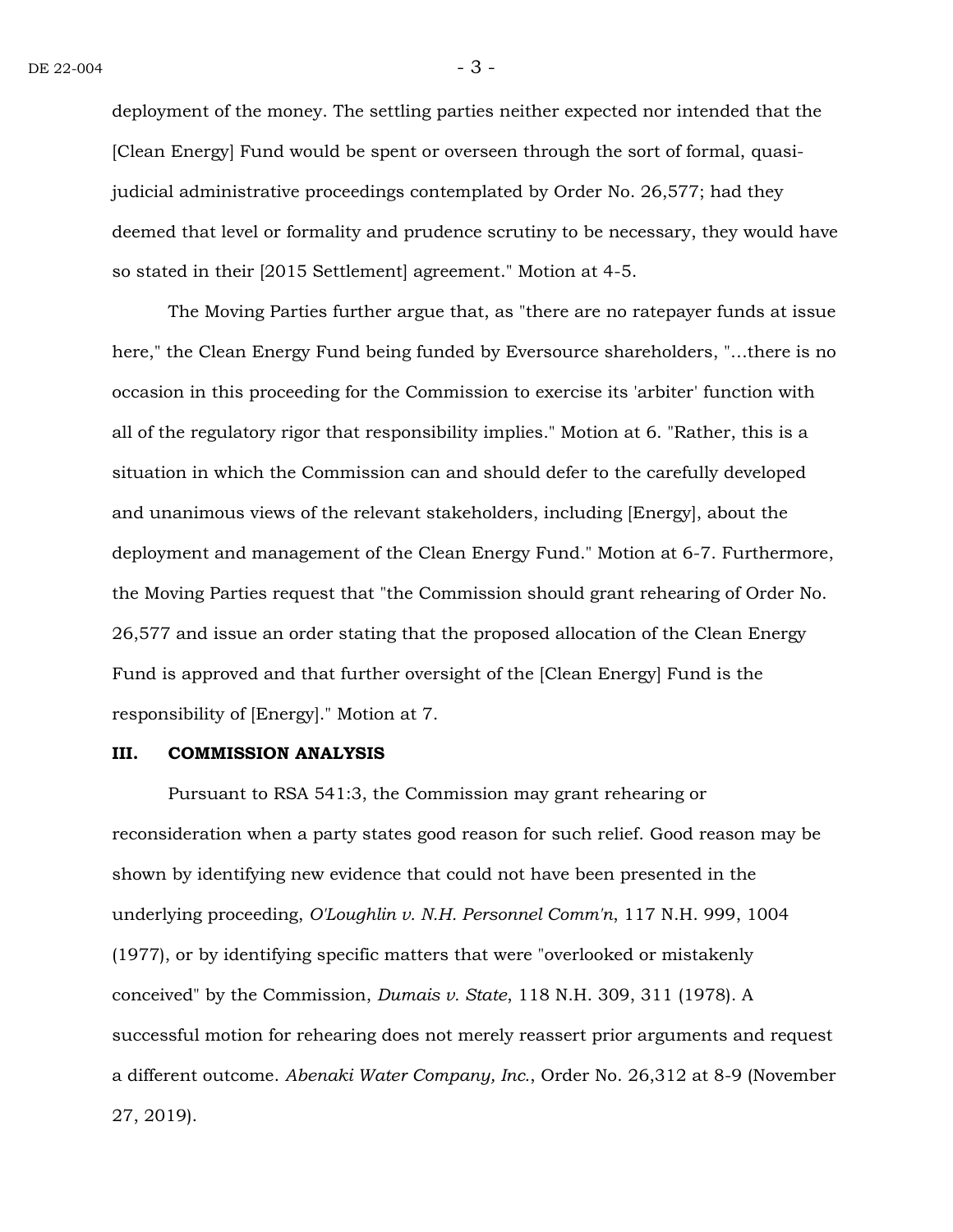Upon reviewing the parties' motions and applicable dockets, the Commission believes that the record is not as clear-cut as the parties have represented it to be. Prior to the creation of the Department of Energy, the Commission Staff charged with administering the Clean Energy Fund collaborative process repeatedly sought approval for various aspects of that process through the Commission's adjudicative process in the docket. *See, e.g.,* Docket No. DE 14-238 Tab 238 (asking Commission to direct Eversource to deposit Clean Energy Fund monies in an interest-bearing account), Docket No. DE 14-238 Tab 242 (seeking, *inter alia*, Commission approval of Clean Energy Fund allocation); Docket No. DE 14-238 Tab 256 (requesting Commission approval of fund allocation and program proposal). If, as the parties now contend, the 2015 Settlement Agreement vested Commission Staff (who are now employees of the Department of Energy) with the authority to finally approve Clean Energy Fund programs, it is unclear why they would have sought these approvals in the adjudicative docket.

Moreover, all the parties now endorsing the Motion for Rehearing participated in the Commission's adjudicatory proceeding regarding the Clean Energy Fund from the time that the Department of Energy was founded in July 2021 through February 2022. Throughout those nearly eight months prior to the issuance of Order No. 26,577, no attempt was made to retract the pending April 14, 2021, request for Commission approval. In addition, beyond cursory references to the Renewable Energy Fund and speculative concerns about the Commission's obligation to avoid *ex parte* communications, the parties' motion for rehearing provides little basis from which the Commission can conclude that the authority to approve Clean Energy Fund programming was transferred to the Department of Energy.

The Commission, therefore, recognizes a need for stakeholder input and clarification of the important questions of jurisdiction, authority, and oversight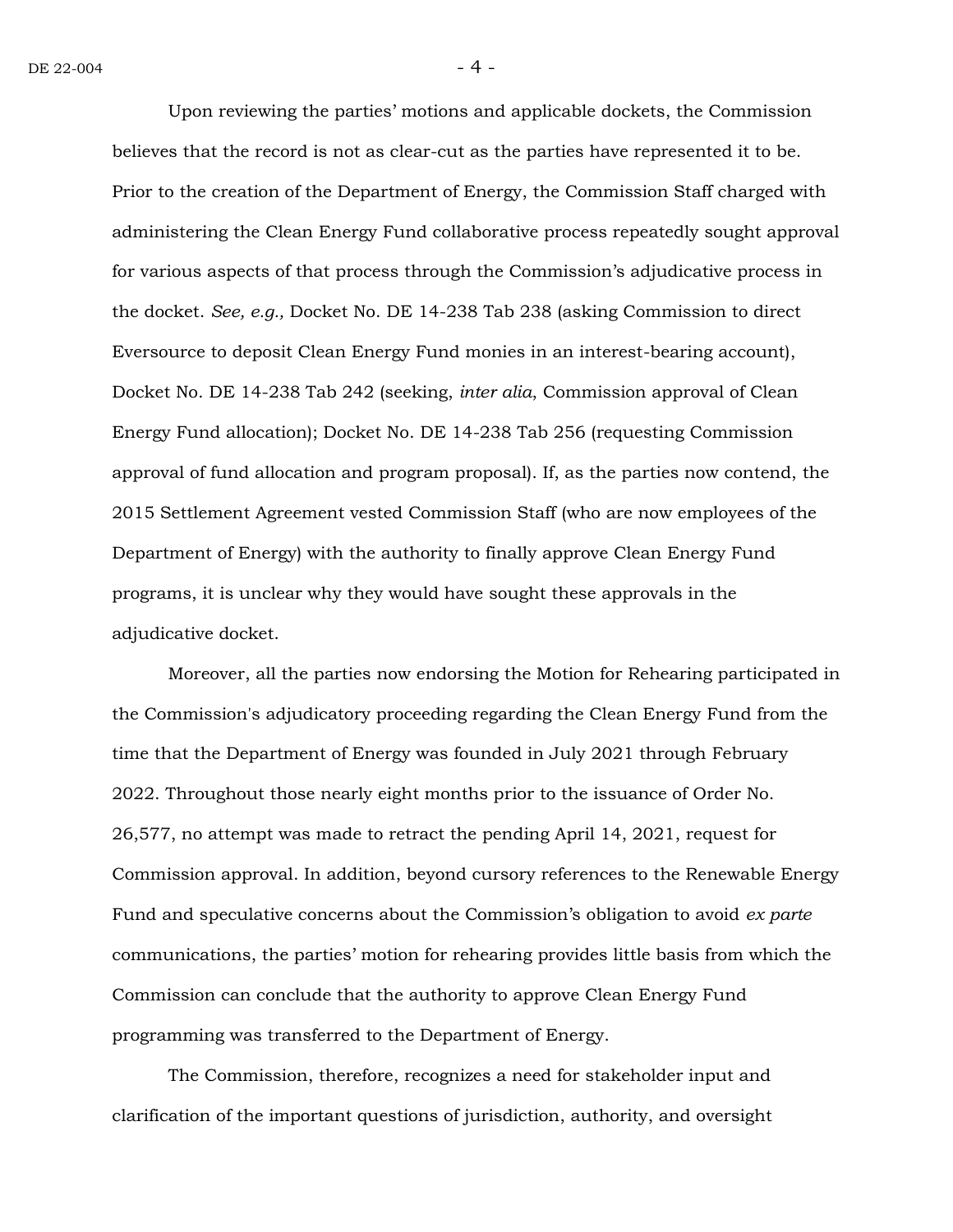presented in the Motion regarding the \$5.2 million currently at stake in the Clean Energy Fund.<sup>1</sup> Thus, the Commission believes that a hearing is warranted to further develop the record and hear from the parties with respect to jurisdictional matters regarding the Clean Energy Fund adjudicated in Docket Nos. DE 11-250 and DE 14- 238, the predecessor dockets of Docket No. DE 22-004.

To this end, we hereby order rehearing of this matter at the Commission on May 19, 2022, at 9:00 a.m. to resolve the aforementioned questions and any other related matters necessary to determine the appropriate oversight of the Clean Energy Fund. Furthermore, we inform all interested parties that after this hearing, at a date that is practicable for all parties, leave for the filing of legal briefs regarding the issues presented will be afforded.

## **Based upon the foregoing, it is hereby**

**ORDERED**, that the Moving Parties' Motion for Rehearing of Order No. 26,577 is GRANTED, with a hearing to be held at the Commission's offices located at 21 S. Fruit Street, Suite 10, Concord, New Hampshire on May 19, 2022, at 9:00 a.m. Three hours shall be allotted for this hearing.

By order of the Public Utilities Commission of New Hampshire this thirty-first day of March, 2022.

Daniel C. Goldner Chairman

Pradip K Commissioner

Carleton B. Simpson Commissioner

<sup>&</sup>lt;sup>1</sup> As referenced in Order No. 26,577, page 3, on February 4, 2020, Eversource agreed to increase the Clean Energy Fund balance to \$5.2 million as a resolution to stakeholder concerns regarding interest accrual.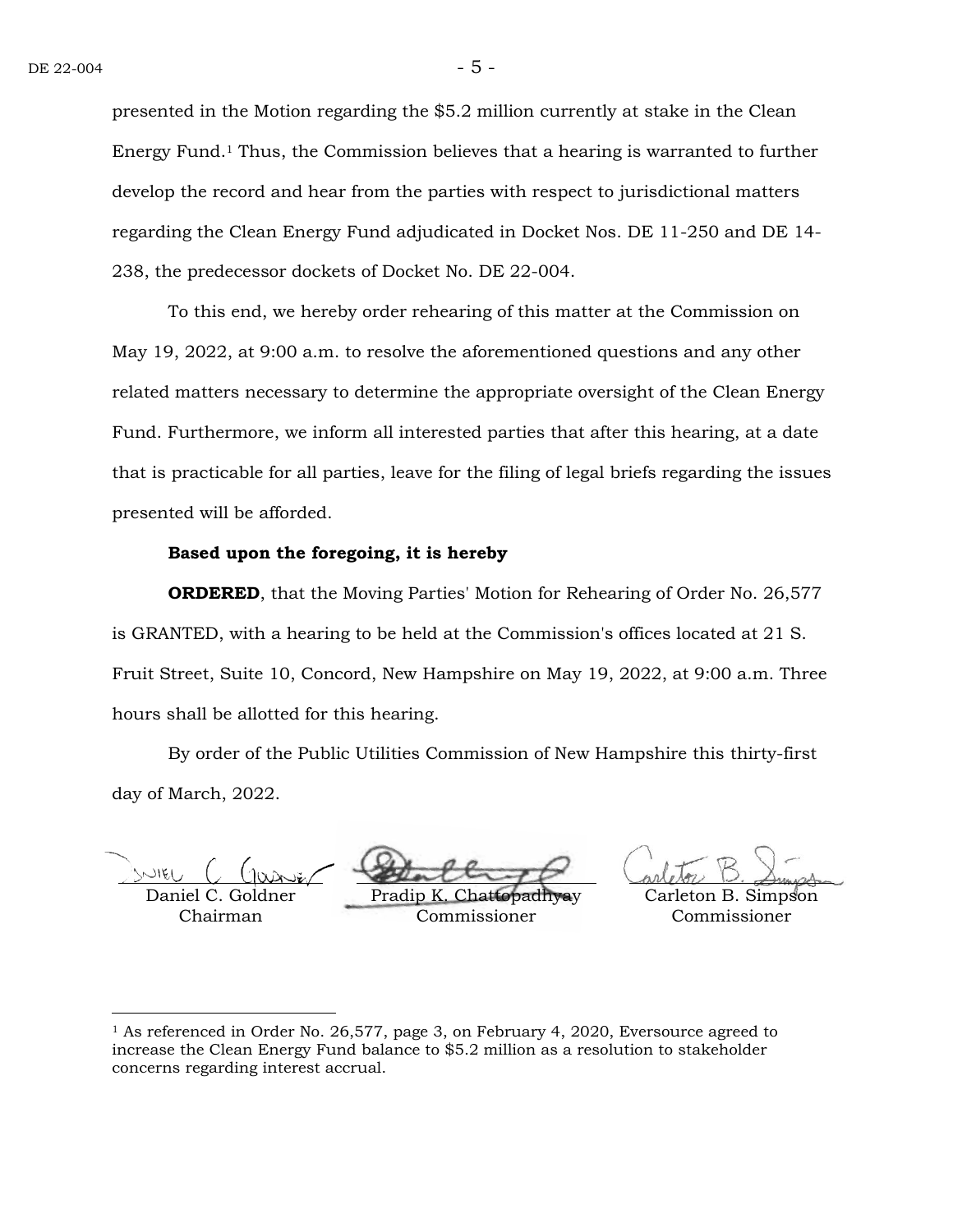# Service List - Docket Related

Docket# : 22-004

Printed: 3/31/2022

Email Addresses

ClerksOffice@puc.nh.gov pjaesd@comcast.net banderson@nepga.org Christopher.aslin@doj.nh.gov cbaia@concordnh.gov mbirchard@keyesfox.com cboldt@dtclawyers.com jeb.bradley@leg.state.nh.us stephen.bruno@eversource.com kelly@cleanenergynh.org lisa.cameron@brattle.com mike@ridgesend.com jessica.chiavara@eversource.com catherine.corkery@sierraclub.org karen.p.cramton@energy.nh.gov jim@dannis.net Energy-Litigation@energy.nh.gov ddolan@nepga.org jay.e.dudley@energy.nh.gov stephen.r.eckberg@energy.nh.gov fedelblut@gmail.com sam@cleanenergynh.org zachary.fabish@sierraclub.org gilfavor@comcast.net thomas.c.frantz@energy.nh.gov sandra.gagnon@eversource.com mayor@manchesternh.gov sgeiger@orr-reno.com bill.glahn@mclane.com andrew.hamilton@mclane.com Michael.Harrington@puc.nh.gov tirwin@clf.org mkahal@exeterassociates.com jkennedy@concordnh.gov sarah.knowlton@libertyutilities.com nkrakoff@clf.org donald.m.kreis@oca.nh.gov matthew.mailloux@osi.nh.gov